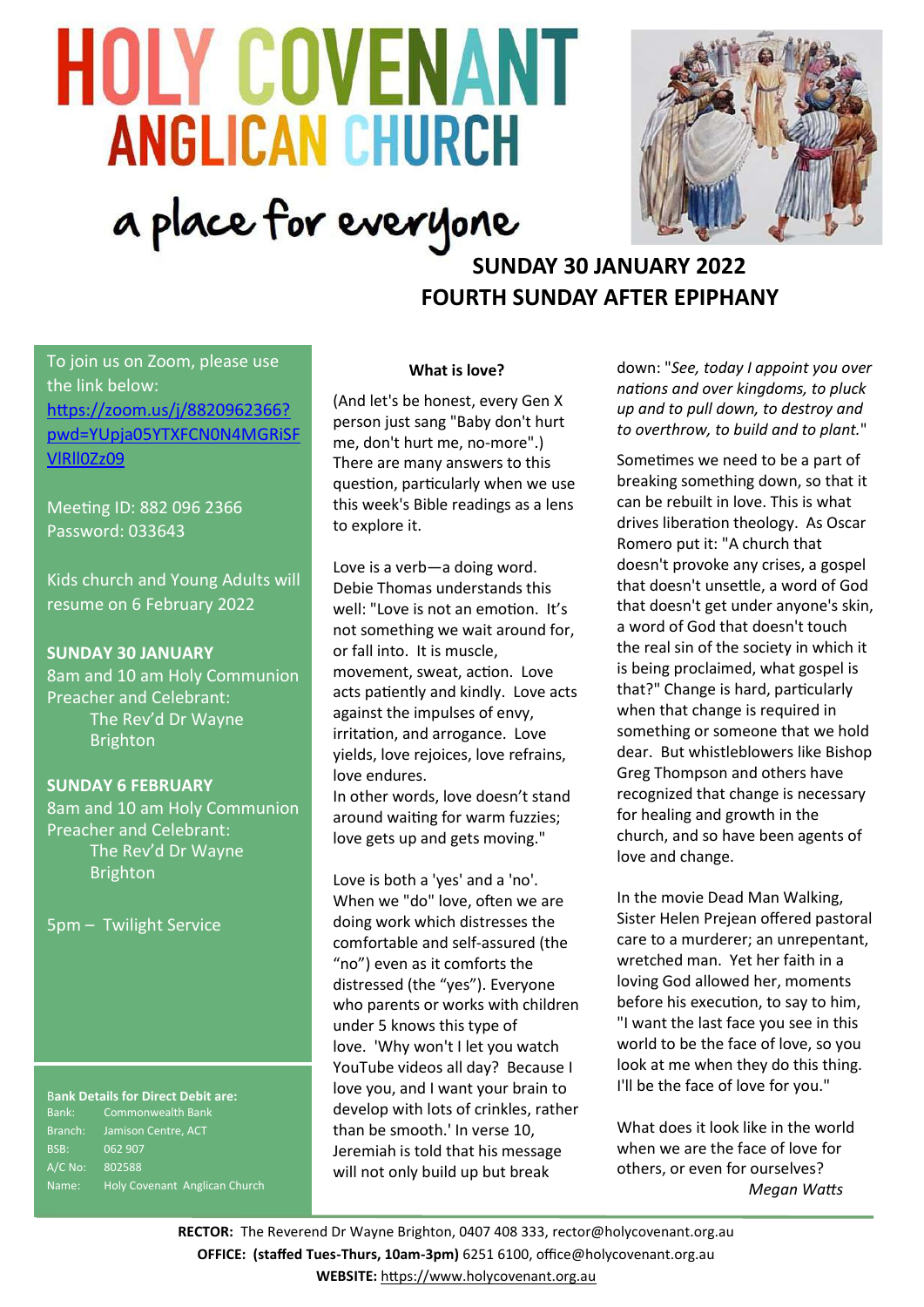

# **BROKEN PROMISES**

Q is a middleaged woman

with two young children, who has endured a prolonged financially and verbally abusive relationship.

Q recalls becoming concerned when she took her youngest child to a medical appointment and was unable to pay for it. Attempts to discuss this with her husband enraged him, and the relationship deteriorated. The marriage became increasingly unhealthy, and the pattern of financial abuse worsened. Q began the process of obtaining a divorce.

Since then, the pair have been in and out of court. Q's ex-husband continues to break commitments to financially contribute towards the family's bills, children's medical appointments and school fees.

Q, now only able to work part time, was in significant debt, and receiving late payment notices from housing. She had two outstanding utility bills, and her phone service was to be disconnected within weeks. Although she had a court date set for early February where she hoped to receive financial assistance from her ex -husband, she was struggling.

St John's Care was able to pay for her utility bills, phone bill, and late fees for her tenancy. The volunteers prepared a large family pack complete with fresh fruit, vegetables, meat, and plenty of snacks for the children. I referred her to Care Financial, who helped her set up a feasible payment plan for the remainder of her housing bill. Additionally, we provided the children with some leftover Christmas gifts, as well as school supplies for the year, including a backpack, book pack, lunchbox, and drink bottles. Q was incredibly grateful for the support SJC was able to provide. We will continue to support Q and her family.

Items required: School supplies (backpack, lunch boxes, drink bottles, pens pencils and pencil cases) juice boxes, tinned vegetables, Vegemite, powdered milk.

*Robbie Speldewinde, Operations Manager*

# **COVID-19 Update**

As advised last week, two members of the Parish have recently received COVID diagnoses. At the time of writing, both parishioners were not unwell, for which we give thanks.

The Parish Leadership team is closely monitoring the COVID situation. We have developed a risk mitigation plan for the continued provision of face to face services if the Sanctuary team or music team are heavily impacted by COVID. In the worst case scenario where the bulk of the Sanctuary team were to be unavailable at short notice, we will pivot to an online service and contact the congregation via email to advise of that change. So please keep an eye on your emails, particularly on Friday/Saturday. At this stage, morning tea will continue to be served, but please consume your food and drinks outside.

The previously discussed donation of air purifiers has increased from two to three Breville air purifiers. The first of the air purifiers was installed before the service on 23 January. The remaining two devices have been ordered, and will be installed shortly after they have been delivered. When combined with other safety measures such as ensuring air flow through the Worship Centre by opening the sliding doors and maintaining physical distancing, this will further reduce the risk of the spread of COVID at a service.

As always when managing COVID, please remember to check in using the CBR app, use the hand sanitizer, wear your mask and maintain appropriate physical distancing from people outside your usual social circle. Thank you all for your cooperation to date.

*Joh Sheehan, Rector's Warden*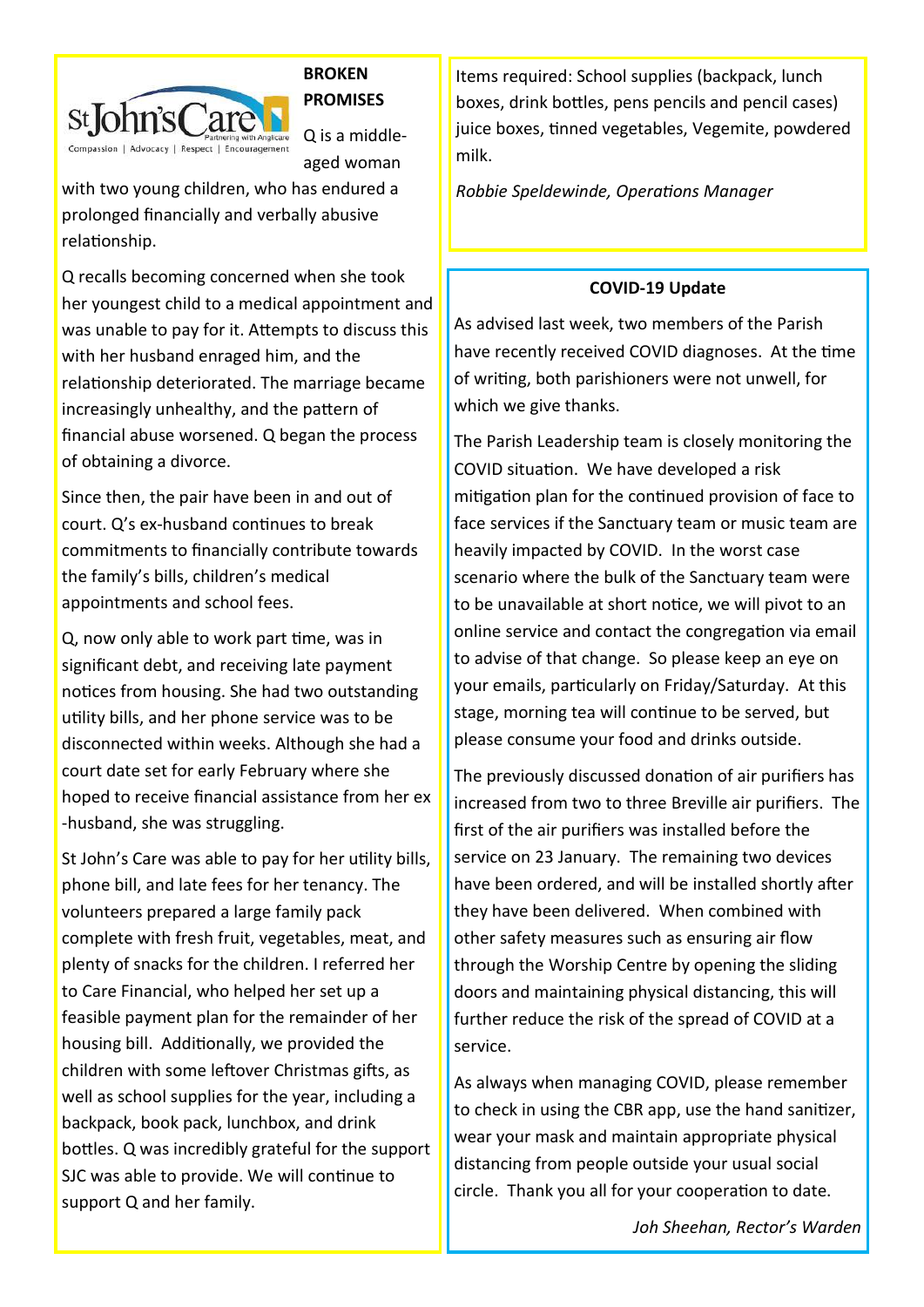*To the old rugged cross, I will ever be true...… I will cling to the old rugged cross.* (Hymn, The Old Rugged Cross)

It's such a blessing to have trees around my garden that bring shade, the colours of the seasons and are the homes of the chattering and nesting of my feathered friends that are the chorus background to my sacred space and the joy they bring when they strike up the chorus, bath in the birdbath and sunbake on the lawn. As I looked at the eucalyptus tree this morning in its self-decorated trunk of countless markings and cross like branches, I thought of the old hymn 'The Old Rugged Cross' and was reminded of that line in this hymn that reads, "where the dearest and best for a world of sinners was slain". With my hands warming around my cup of tea my heart too was warming around my love of Jesus and all he did for me and for you.

The grace of our Lord Jesus Christ be with you.

Anne, servant of the Lord



Self-decorated trunk.

### **Annual Report—Call for Submissions**

The Annual General Meeting will be happening on 1 March, and the Annual Report needs to be available to the Parish by 20 February. Which means that the reports need to be lodged with the Office by **6 February**. That's only one week away!

Do you lead one of the Ministry Teams, or organise one of our regular groups/events? Do you have any photos of activities at Holy Covenant over the last year? If the answer to any of those questions is yes, then you have a valuable contribution to make to our new format Annual Report.

Please send your photos and/or reports to the Office sooner rather than later. (You don't want to make Megan chase you).

The gold star and chocolate prize for the first report lodged goes to Hilary. Well done!



**DINNER CLUB** 1st Tuesday of the Month

Meeting on 1 February at 6pm Good Food! Good Company! Good Vibrations! At the Southern Cross Club in Jamison Please confirm attendance with Hilary 6251 8166

**A pastor was preparing pancakes for her young sons.** The boys began to argue over who would get the first pancake. Their Mother saw the opportunity for a moral lesson. If Jesus were sitting here, He would say, "Let my brother have the first pancake. I can wait." The oldest boy turned to his younger brother and said, "You be Jesus."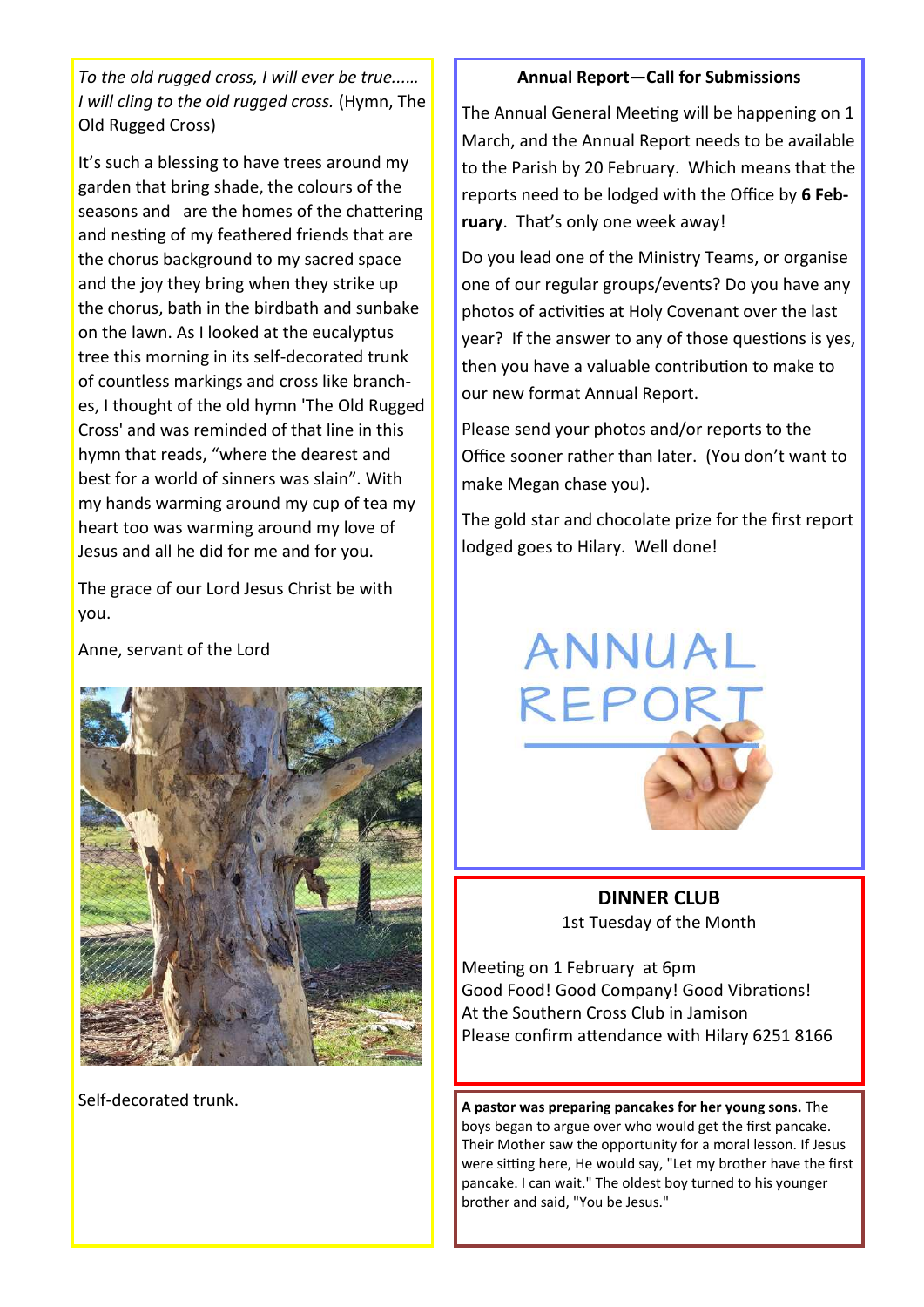# **Living Forward**

# **Growing in wisdom and maturity**



# **ANSD Quiet Day with Dr Heather Thomson**

# Saturday 19 February 2022

#### 9.30am to 3pm

via Zoom

Our past may shape us, but it does not define us. No matter what our age or stage of life, we may yet grow beyond what we have been and live more whole-heartedly, freely and at peace. In living forward, we attend to our past and present in a way that allows fruitful growth in wisdom and maturity. This Quiet Day is about becoming less reactive and more honest and responsive to our daily relationships and circumstances. The day will consist of several input sessions, followed by periods of silent reflection.

Dr Heather Thomson is a regular ANSD presenter, theologian, retreat leader and member of Benedictus Contemplative Church in Canberra.

Please RSVP by Friday 11 February to ansdact@gmail.com Zoom details will be emailed to those who register.

Cost: Payment of \$15 via electronic transfer to "Australian Network for Spiritual Direction" / BSB 032-719 / Account 301 994 / Reference: SurnameQD.

Enquiries: Annie Patterson, ANSD Convenor for Canberra & Region, 0450 488 278.



## Zoom Chat Is Back!

THURSDAYS 10:30 in February. Feeling isolated or alone? Or just keen for a chat? Join in the fun on the below link and connect with your Holy Covenant community. Any problems with connecting, please call Wendy 0481 458 037

https://adcg.zoom.us/j/8820962366?pwd=YUpja05YTXFCN0N4MGRiSFVlRII0Zz09 Meeting ID: 882 096 2366 Passcode: 033643